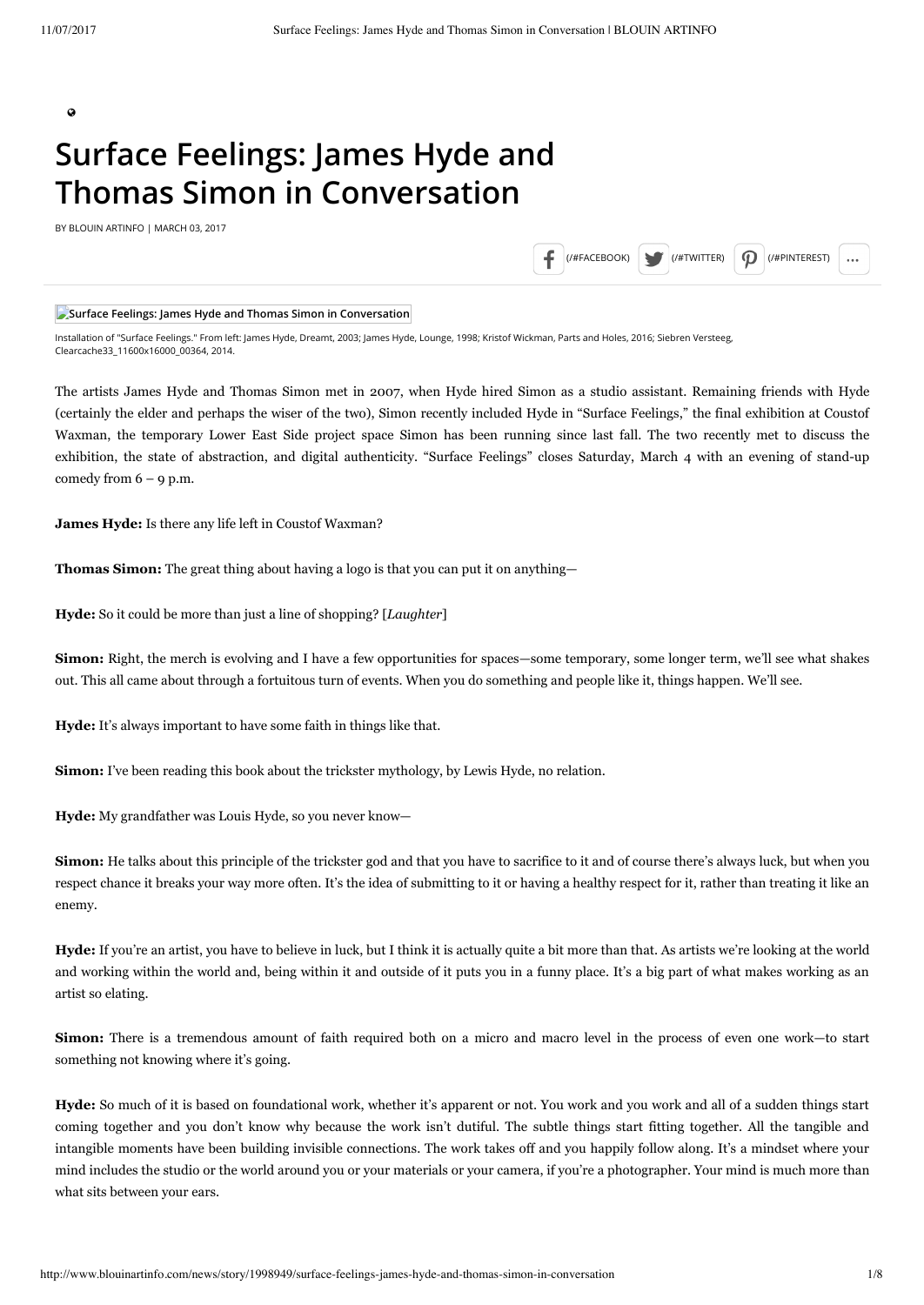**Simon:** It makes me think of something Michael Krebber said to [Martin Kippenberger \(/artists/4001-martin-kippenberger\)](http://www.blouinartinfo.com/artists/4001-martin-kippenberger) about how art is like a garden. That idea of gardening seems so apt because you plant things but then there's this tremendous amount of patience and then what comes up isn't always what you thought. There's a control, but not a grasping control. It's like a gardening control.

**Hyde:** And with the art garden you can get extreme weather and it can be really bad or it can be really good. Extreme weather in a garden is almost always bad!

**Simon:** Yes, there are limits to the analogy. I also think about permission and about the way that one artist can do something and in doing it—first they have to find out how to do it for themself and how to give themself permission to do it and then other artists see it and it ends up opening a door. It's contagion almost by seeing. You see it and you get infected by the possibility. I remember those two years that I worked for you, I would leave your studio and walk around and I was almost surprised at the way I was seeing differently after being around the glass boxes or the concrete paintings. I recognize that looking now and it's not that I don't see it elsewhere, but at the time it was literally in my eye framing the way I was perceiving. I remember noticing myself noticing differently.

**Hyde:** That's great to hear—a high compliment. My greatest anxiety about being a painter, an abstract painter, is that my work has pulled away from the world. Pulling away is part of the definition of what abstraction is. With abstract painting, it's crucial to wonder, how does it relate to the world around us?

**Simon:** You also were the first person to show me the Psychobuildings book by Kippenberger, and I think there's something of the looking that I'm talking about within that book—finding friends in the world, but strange friends, like a fire hydrant or a piece of corner of architecture.

**Hyde:** Kippenberger uncovers useful things that develop pathos. That book may be my single favorite Kippenberger..

**Simon:** It's amazing how much that kind of looking, which has always been a part of photography, is so prevalent now with Instagram, that idea of just taking photos of a thing you find on the street, like a plastic bag, or some color combination or form. It's not all of Instagram—

**Hyde:** But it's a large percentage of the non-cat Instagram photographs?

**Simon:** That thing about pathos is important. It's about finding something that somehow reminds you of a character or somehow has a personality and is projecting personality in the world. Your work has to do with the idea of form, above or below consciousness, in the way that the conditions of the camera shape the kind of pictures that get taken. I think a lot of the artists in "Surface Feelings" are very much thinking about form as the subject or the medium as opposed to the decisions within a form.

**Hyde:** I care a lot about form, but it's never the subject for me. The remarkable thing about the show is that everybody is quite clear about the physicality and the configuration of what they are doing. For me it's a type of gesture or movement surrounding the object that creates a type of relationship or a type of empathetic relationship with the object. The form is integral to the language but it isn't the goal.

**Simon:** Maybe you disagree, but when I think of form I think of format, like the idea of a body of work—is that what you mean?

**Hyde:** I was thinking about the final shape of the artwork, but format is often a starting point for me to get to painting. In the case of my frescoes on Styrofoam, they began through observing workers layering Styrofoam over building exteriors and then putting stucco over it. I thought this would be a great support for fresco! The stucco on Styrofoam serves as a type of architecture on which to paint fresco. I begin there but I can't imagine what all the possibilities are or what types of experiences they allow unless I try a few different things. When that starts being repetitive, I stop with that particular format. Some formats hold greater possibilities than others.

**Simon:** I'm not necessarily saying that any of the artists in the show do it intentionally, just that they have an appetite for changing form. Nick van Woert, for instance, has many bodies of work with very distinct techniques and materials. Some are very pictorial, some are incredibly sculptural, some are really material, almost like an essence concept. I think in your own way you have that as well. I was just talking with someone about the glass box in the show and I was saying that the idea to make a painting and then enclose two inches of air in front of the painting is such an interesting decision in terms of material.

http://www.blouinartinfo.com/news/story/1998949/surface-feelings-james-hyde-and-thomas-simon-in-conversation 2/8 **Hyde:** Duchamp speaks about the delay of glass—it's quite funny—the idea that putting a sheet of glass in front slows the visual time it takes to see what's behind. Maybe that wedge of air delays it further, but the real secret is the back of it. If you just put the glass boxes flat up against the wall they lose their magic trick—the suspension of gravity. The shapes don't float; they just adhere to the wall through the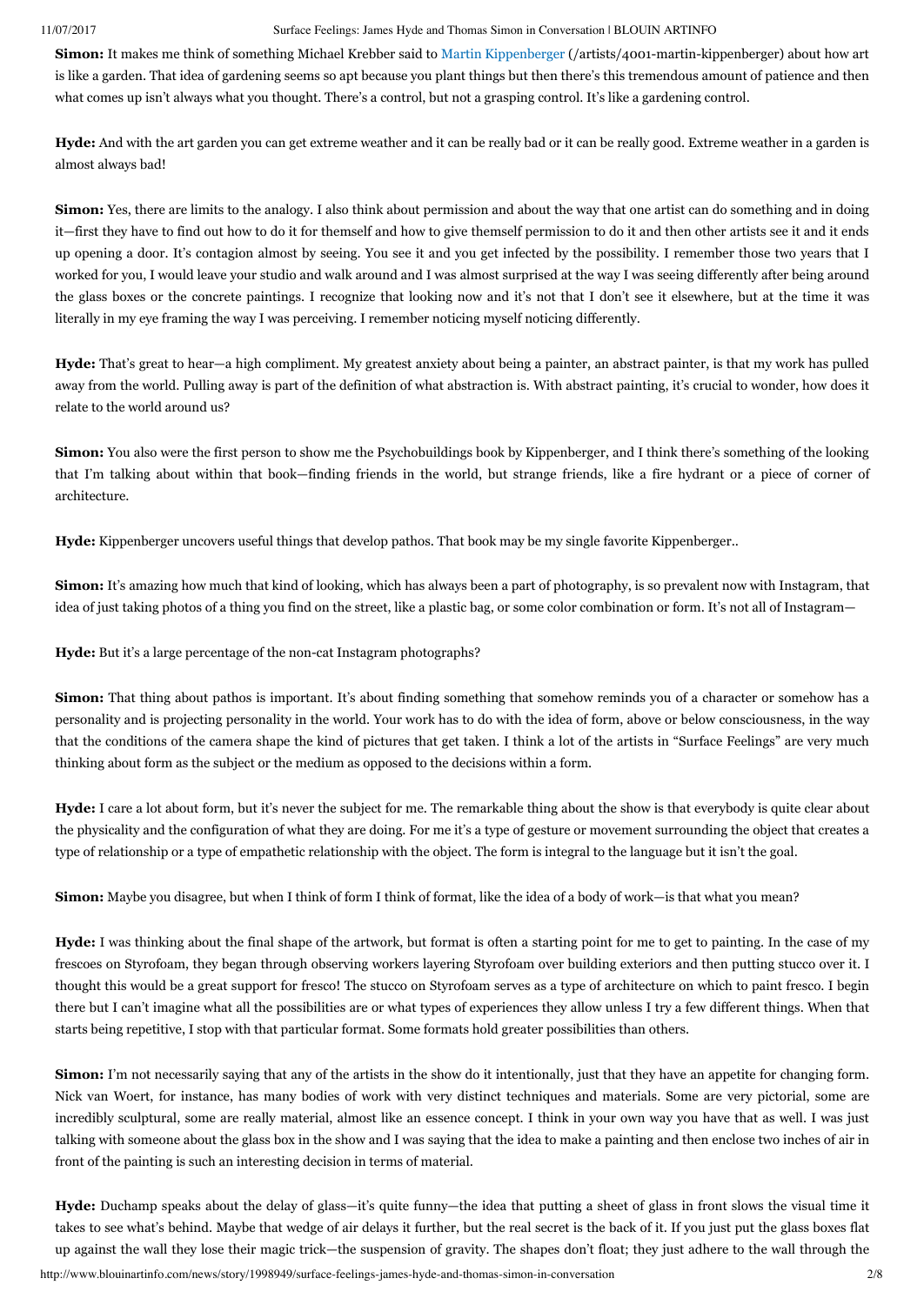glass. With the tilt of the glass box there's air behind the panel and the back glass disappears and the paint marks seem to hover.

**Simon:** I love the thing about the air behind the glass box. That's such an important bit of air.

**Hyde:** The algorithms that Siebren Versteeg uses to make his "paintings" are quite like some habits I've internalized with painting the glass boxes. I recognize these habits as spiritually similar to Siebren's algorithms. But his paintings move toward dematerialization whereas the glass boxes move to a type of materiality. There's a difference in direction. But even so the glass in front also flattens and levels the material within.

**Simon:** Adding the dimension actually causes the flattening.

**Hyde:** I like to think the visuals of the interior painting adhere to the front of the glass.

**Simon:** It's like a screen.

**Hyde:** Yes, there is that notion of screen where things can move. There's a type of fluidity within the thin slice of the screen that provokes a critique of both spatialism and essential authorship—like there is a single right configuration. Well, there can be many right configurations. Or if a screen has some density of shapes, it can invite projections of images or the clichés of shallow space or deep space-- all worthy of critique.

**Simon:** In curating shows I've come around to something I came to in my own work, which is that there are always things I'm doing that I don't notice until after the fact.

**Hyde:** It can take 10 years or 20 years to notice something that was always important. With really good art you can discover new things hundreds of years afterwards. An artwork is not frozen in a moment of time. What makes an artwork is what people within their time and culture bring to it.

Simon: I've had a strong feeling for a couple of years that I wanted to put your work and Siebren's work in the same room. I wasn't sure why, but now I see it much more clearly. It has to do with the screen and the glass box both as a kind of algorithm, and the notion of the pixels. I had my smart friend in the gallery today and we were looking at both the works and talking about the infinite resolution of any painting, good or bad, versus the very carefully defined resolution of a digital painting or print. When I used to do 3D rendering it made me aware of how much detail and how much information is available in the everyday. When you have to construct it from scratch for an architectural rendering you realize how bland the world looks without the dirt in the corners of things, and without the variations of textures and strange stains, or the microfiber brushed every which way. Uniformity is actually really off-putting. It is the uncanny of the uncanny valley. And so for both you and Siebren, I feel like both your work in a certain way really celebrates, and of course the glass box actually encases, that infinite quality of things—

**Hyde:** I think your show looks so good in a large part because it didn't come about through an overriding intellectual gathering of works. You didn't have a theme and find works to fit it. Instead the works start talking in interesting ways because they're different. The odd thing about Siebren's work is that it's so materially different than what I do, but there's also a common sense that painting is a form or format that you can ask questions about, you can inquire, it can be a flexible vital subject that doesn't have to be limited in medium. It can be an allegory. It can be a figure in and of itself. It can be a history. It can be a group of materials. It can be a substitute for something else or something else can be a substitute for it. There are all these fascinating and trickstery ways to take apart a form and format and make it offer up its humor and expression. Perhaps that's the deep structure of the show. With all the pieces there's a type of humor which is often unexpected. Nick's flat field of bark is so simple and elegant but then there's that absurd cast concrete beer can sitting on top of the frame.

**Simon:** There's a little bit of gravity—

**Hyde:** In your show the works look quite classical, but there's all sorts of weird bits going on that are probably inside jokes, but they're not inside jokes that you have to be an insider to know, they're inside jokes that give a kind of electricity to the works in the show's context.

**Simon:** I don't know the jokes, I don't know. But one of the juxtapositions I was really interested in is between the piece by Kristof [Wickman], which is pretty clearly a monochrome, and your concrete painting, which I had seen 10 years ago at Sikkema Jenkins.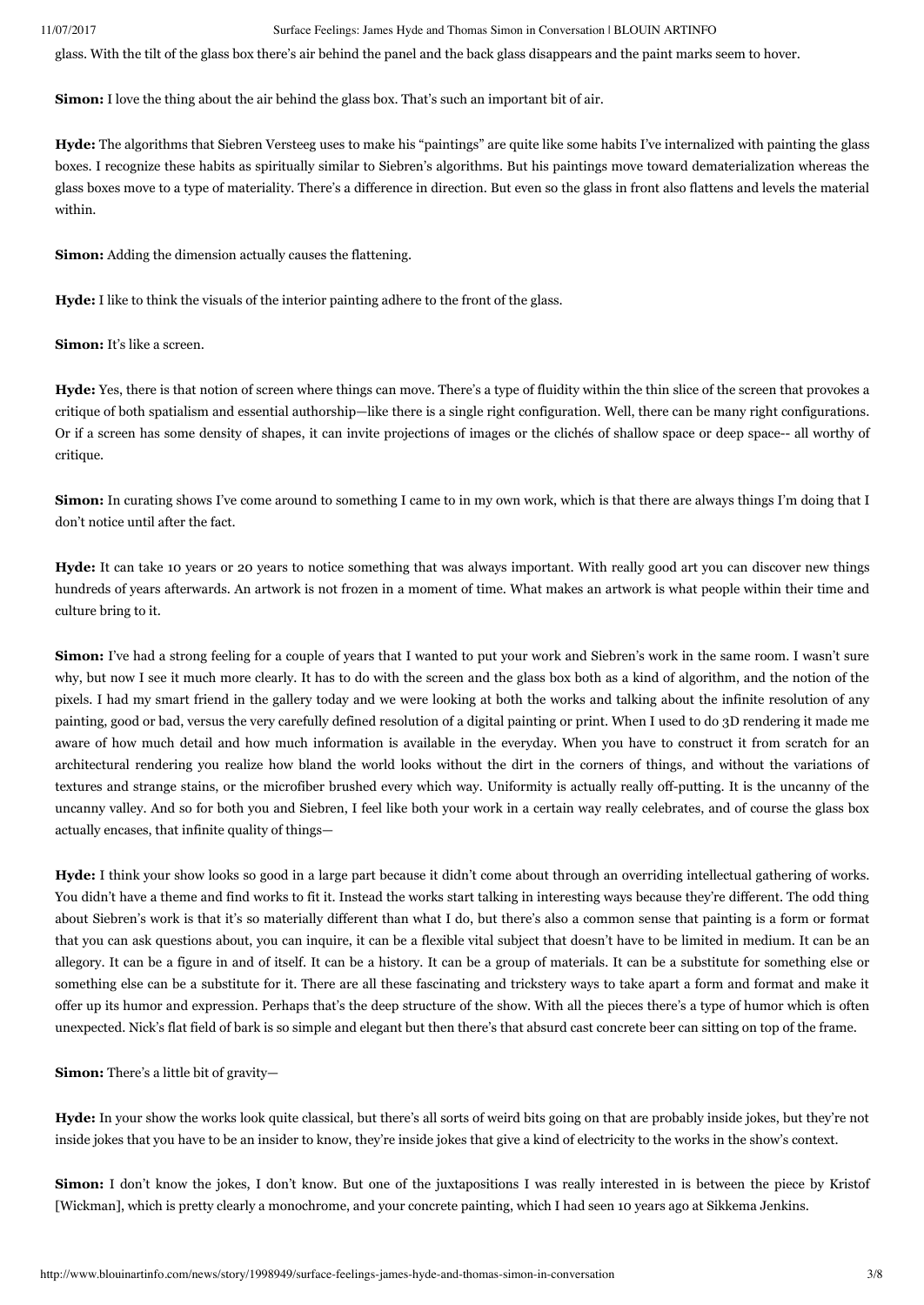Hyde: Both of those pieces have the effect of wondering what this thing is used for. I think Kristof's piece is more explicit with all of the hooks and hangers. You don't know what it's about, but it looks like it wants to be useful. And that's a pretty great place for a monochrome to be: wondering how it's going to be useful.

**Hyde:** I'm not exactly sure what Zach [Bruder] is up to, but his paintings almost seem like a punch line in search of a joke—or maybe a reverse joke? There's oddball humor with both those artists' works even though they're so different.

**Simon:** He takes his titles quite seriously and has always had an interesting relationship to language. In his early paintings Richter would leave the bits of newspaper within the frame. Instead of just repainting the photograph that he had cut out of the newspaper he would paint part of the newspaper around it. So within the frame of the paintings, you can see some of the newspaper that surrounded the photograph he was painting. Once I saw those I realized that when you take an image that was intended to be captioned and then you remove the caption, there's a loss that demands a discussion. It's a simple trick that Zach's work taps into. The images are like propaganda or advertising.

**Hyde:** They feel like illustrations that become paintings by falling apart as illustrations.

**Simon:** You mentioned this idea that in contemporary painting there are a couple strong veins, illustrative painting or Matisse or a flat composition—

**Hyde:** It's a type of *fin de siecle* [work that is being re-considered and it's interesting because in some ways we can understand Egon Schiele](http://www.blouinartinfo.com/artists/egon-schiele-4280) (/artists/egon-schiele-4280) and Matisse better with this distance. I think it's really important to re-look at something so that it doesn't get lost or become an official image of what it is. It's good to see work that takes up Matisse because it reminds you that his paintings are quite alive and are really dynamic in the way—not in style or appearance—but in the way they come together.

**Simon:** I find his painting really compelling and I always have, but sometimes the looseness is amazing. It's like he got bored painting that part. Like you've said, sometimes I think style is what happens when you're interested in something else.

**Hyde:** If Matisse has a style it comes through his hand and it comes through both insisting on drawing on the planar elements of painting. It's dazzling the many different ways he can bring them together. But I'm wondering why you chose the title "Surface Feelings"? It seemed to me that the beginning point is about works with interesting surfaces, but from there things moved in different directions.

**Simon:** I was thinking about how when you talk about an art object and then you say the word "surface" there is an immediate association with texture. I like the idea of the picture as window, or the idea of the screen having a texture you don't notice as you look through it until you're pointed toward it. Also the surface of something is basically where your eye stops and obviously behind every surface is more stuff but it's the surface that stops your eyeball and separates that thing from everything else. A surface feeling, like a surface emotion, implies a kind of shallowness but at the same time, and in a way with all the artists in the show there is this sense of remove from gesture or symbols of direct emotional art making.

**Hyde:** I thought the title was fun because it brings a bit of criticality to the notion of expressive transparency—and that somehow the surfaces might have feelings too!

**Simon:** With Siebren's paintings there's this kind of funny bait and switch. There are these overt indicators of an expressive abstract painting that is really a classic sort of Ab-Ex, in the way de Kooning was painting it on his own chest or something.

**Hyde:** At that moment American painting was bringing the physical presence of the painter into the work. Pollock and de Kooning had different methods but both of their paintings emphasize a painting/body relationship. To understand their pictures we empathize with the physical process of the painting. It's there in Newman and in Reinhardt too.

**Simon:** This is very close to what I'm interested in then, because when I think about Siebren's work there's this trick there where if you don't realize what it is right away you may start to empathize with the painter and with the marks and then it's like actually you've been empathizing with a robot to a certain extent. He's the programmer but he can step back from those marks in a way that an abstract painter cannot.